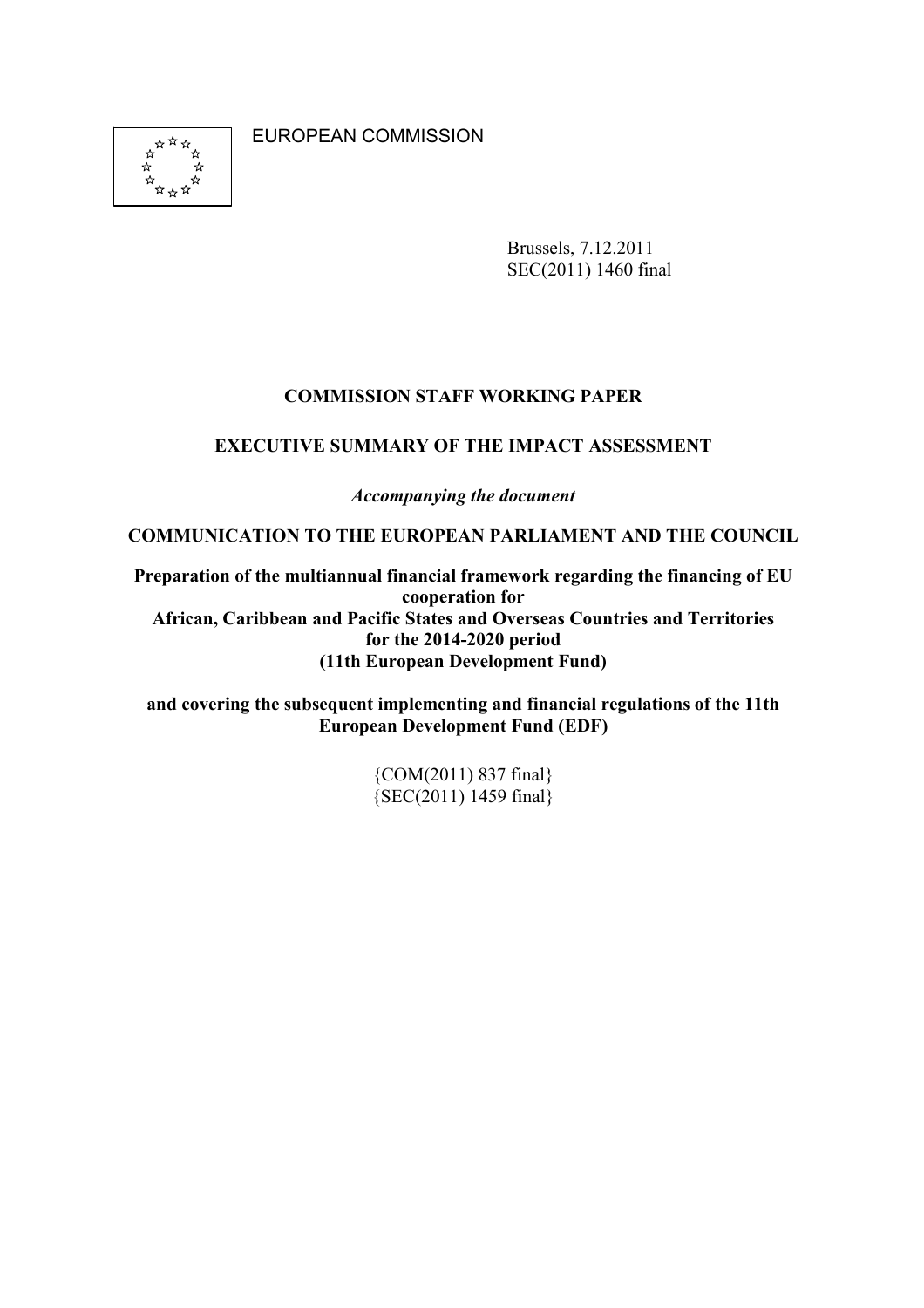## 1. **PROBLEM DEFINITION**

This impact assessment relates to the preparation of the 11th European Development Fund (EDF) covering EU funding for cooperation with African, Caribbean and Pacific (ACP) States and Overseas Countries and Territories (OCTs).

The problem to be tackled in ACP States is the **high-level poverty**, and the need for the EU to support their efforts towards reducing poverty, attaining sustainable development and achieving integration into the world economy, whereas **OCTs continue to face specific economic and social development problems** which can have serious implications for their specific environments. The external dimensions of EU internal policies have been taken into account in the Commission's analysis.

## **2. AALYSIS OF SUBSIDIARITY**

The EU has **clearly identified the areas where it can offer added value in the EDF** and has focused its funds strongly on budget support, governance and infrastructure. The 10th EDF has also demonstrated its added value in the form of strong responsiveness. By keeping unallocated funds in the EDF to cover unforeseen needs and by using innovative instruments such as FLEX and V-FLEX, the EU has been able to play a key role vis-à-vis ACP States facing disasters or food, economic and financial crises.

For EU Member States, the ACP-EU partnership and the EDF offer a global reach and a means of implementing a consistent set of objectives across 77 ACP States. **In terms of presence, scale and focus, EDF operations offer significant benefits over national actions.** This critical mass puts the EU in a better position to conduct political dialogue with partner governments. The EU also has a long-standing reputation and role as a promoter of inclusiveness and multilateralism. Thanks to its large scale, the EU can deliver help to the poor in some of the world's most remote areas, where most of the Member States have no strategic interest and their presence is limited.

**EU interventions through the EDF in OCTs** have added value because, in many cases, it is the only other donor apart from the Member States to which the OCTs are constitutionally linked. It has ensured both that OCT-EU cooperation has sufficient funding available and that it is consistent with EU cooperation with ACP countries, of which most OCTs are direct neighbours.

# **3. OBJECTIVES OF EU IITIATIVE**

The **general objectives of the 11th EDF** remain those laid down in the revised Cotonou Agreement (Article 1) and in Part IV of the Treaty on the Functioning of the European Union (Article 198) for OCTs.

In addition, as regards the **specific objectives for the revision of the instrument**, the policy framework for the preparation of the 11th EDF consists of the communication **'Increasing the impact of EU development policy: an Agenda for Change'** adopted on 13 October 2011 on the one hand, and the guidelines for the **revision of the Overseas Association Decision** (OAD) on EU-OCT relations on the other hand. The tools for implementing this framework are the 11th EDF Internal Agreement and the related Implementing Regulation,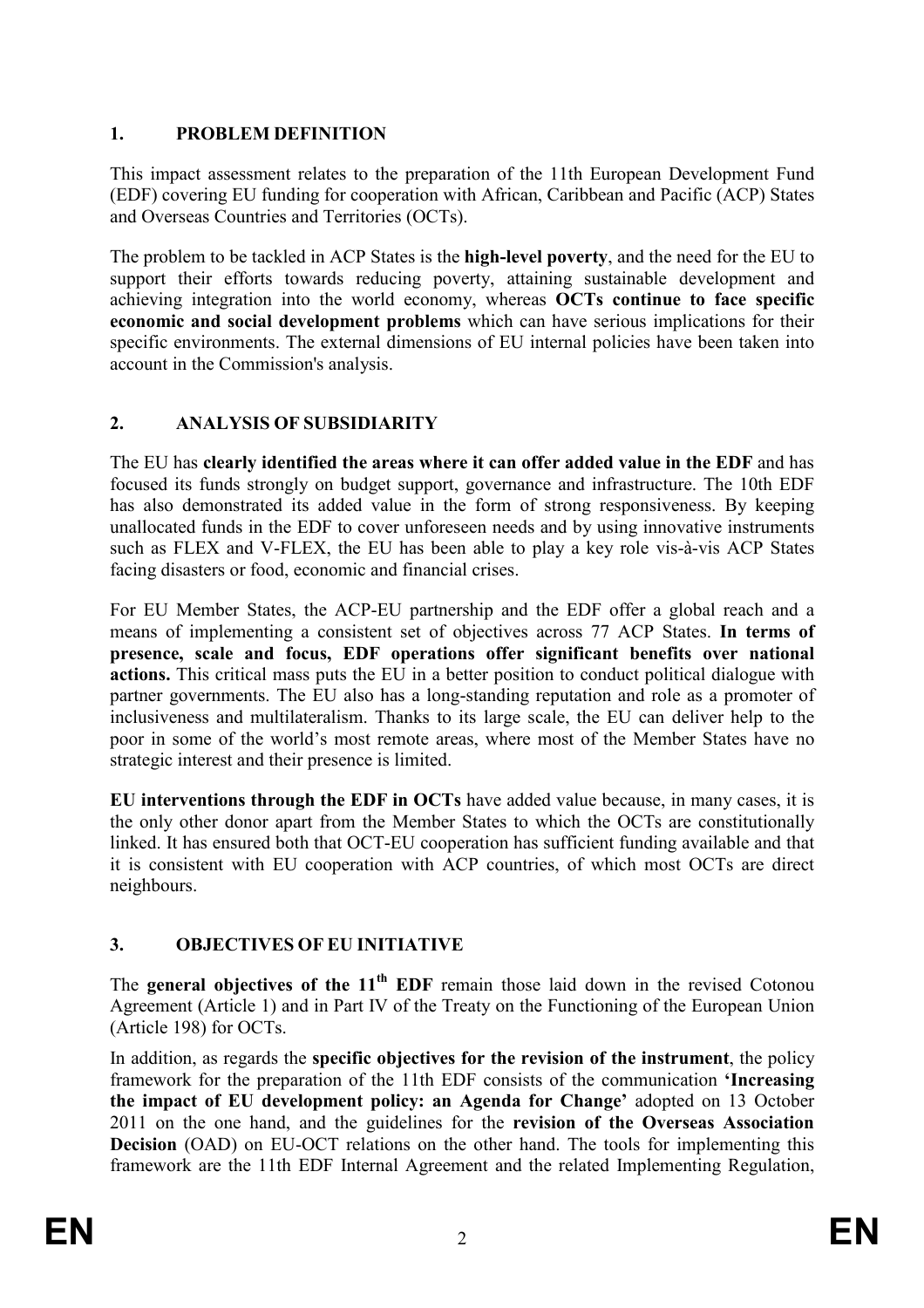Financial Regulation and programming guidelines. **The impact assessment logic (underlying drivers, objectives, options and impacts) is based on the following themes**  stemming from the framework: differentiation, concentration, coordination with Member States, innovative instruments, flexibility, and regional cooperation (which is specific to OCTs).

## **4. POLICY OPTIOS**

For each theme, two scenarios (the status quo and an alternative option) are considered. For the alternative option, the implications of the following changes for the various elements of the EDF 'package' (internal agreement, implementing and financial regulations) are underlined:

- the **differentiation principle** i.e. allocating more funds to the least developed partners and less development grant aid to the more advanced;
- the **concentration of EU aid on sectors** where it can have the greatest impact, i.e. on a limited number of areas;
- increased **coordination with the Member States:** for ACPs, the **joint programming** process could result in a single, joint programming document for each partner country or, as a minimum option, an agreement on division of labour. For OCTs, this alternative option would seek — where possible —a better alignment of the EU and Member States' programmes. In addition, the possibility of **creating EU Trust Funds managed by the Commission for ACPs** could be introduced;
- reinforcement of the use of **innovative financial instruments, i.e. blending mechanisms** to boost financial resources for development. In certain ACP countries or regions, an increasing percentage of EU development resources could be used through (existing or) new financial tools, such as blending grants with loans from European financing institutions or other risk-sharing mechanisms;
- reinforcement of the **flexibility elements of the EDF**, including: (i) allowing **initial allocations to be limited** in order to keep more funds aside (reserves) for toppingups or special allocations for specific sectors or initiatives; (ii) defining specific **forms of support for countries in situations of fragility, transition or crisis**; (iii) focusing EU efforts on **response strategies directly linked to existing partner countries' policies, in the programming phase**;
- making the use of OCT resources for regional cooperation conditional upon their added value with regard to **furthering regional cooperation with ACPs and outermost regions.**

## **5. ASSESSMET OF IMPACTS**

Regarding **differentiation**, under the status quo option, the Commission-managed aid would continue to contribute to the general objectives, particularly poverty reduction, with a global reach and a global presence, but its impact and efficiency would not be maximised in certain countries, resulting also in lower progress on Millennium Development Goals (MDGs). Under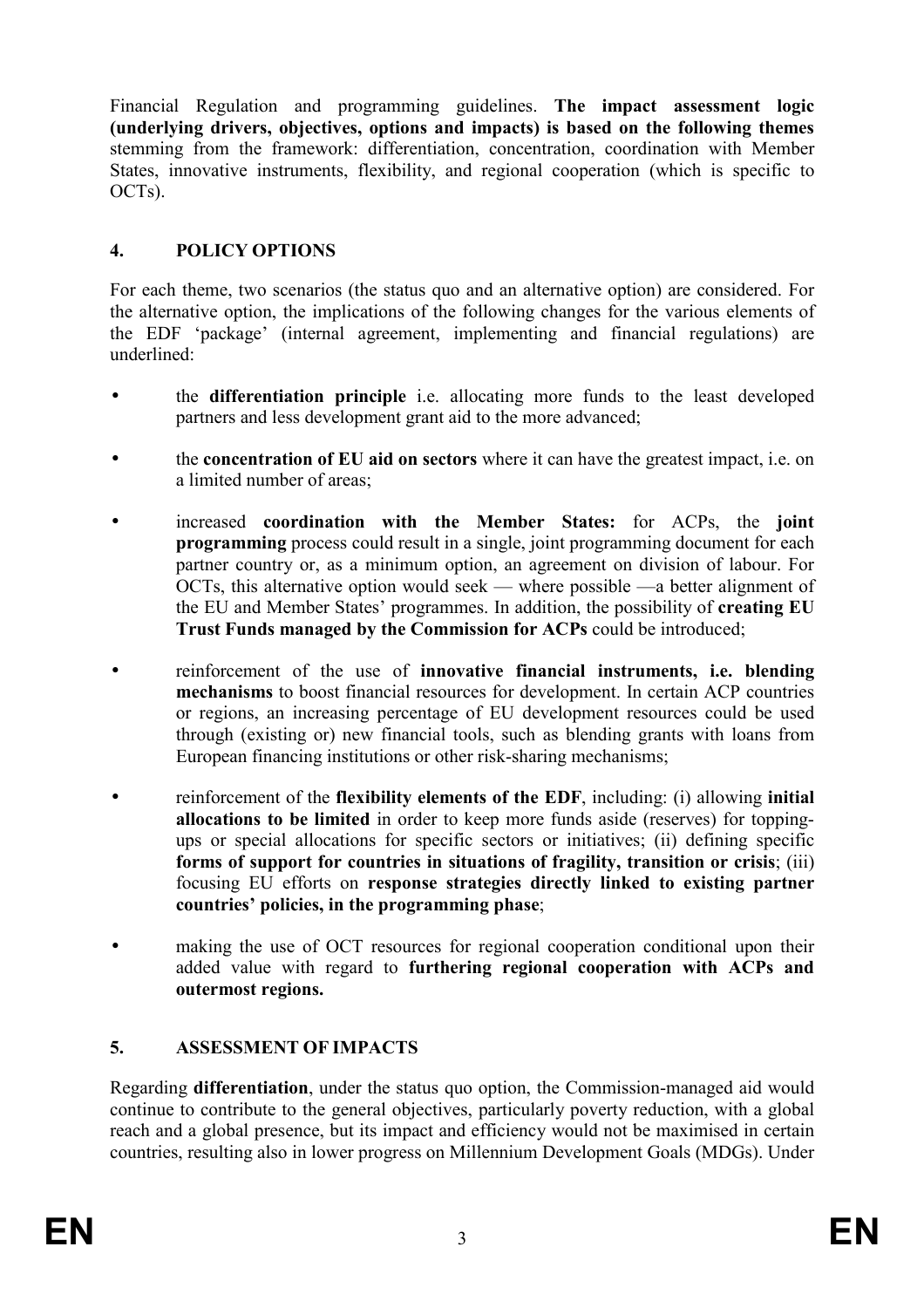the alternative option, a sharpened geographical focus would lead to targeting resources where they are most needed and have the greatest possible impact and value added in ACPs and OCTs. With the more advanced partners, the EU would define alternative forms of cooperation and dialogue through the most appropriate policy mix.

Regarding **concentration**, under the status quo option, the Commission-managed aid would continue to be delivered in a relatively wide range of sectors, without tackling the problem of aid fragmentation. Under the alternative option, a sharpened sectoral focus would contribute to the higher impact of EU aid by concentrating resources on a limited number of sectors, thus increasing the EU**'**s critical mass. The risk of losing visibility for the EU in certain sectors at country level would have to be mitigated by effective division of labour and increased coordination with other funding sources.

Regarding **coordination with EU Member States**, under the status quo option the problem of aid fragmentation and the risk of overlaps would not be tackled. Under the alternative option, the efficiency and the political leverage of EU aid could be reinforced through increased division of labour among donors, joint programming and the use of EU Trust Funds.

Regarding the use of **innovative financial instruments**, under the status quo option the impact and efficiency of EU grants would not be maximised. Under the alternative option, the financial leverage of EU grant resources would be increased through blending and other risksharing mechanisms, as would the critical mass, particularly for large-scale projects.

Regarding **flexibility**, under the status quo option, some 'flexible' features of the EDF would remain but in some cases it would not be flexible enough to respond to partners' specific situations. Under the alternative option, aid allocations could be adapted rapidly to take into account evolving circumstances or specific situations (such as crisis, fragility or transition), or to implement a more incentive-based approach, thereby increasing not only the effectiveness and reactivity of EU aid but its ownership by partners.

Regarding **regional cooperation with OCTs**, under the status quo option the interaction and integration of OCTs in regional cooperation with ACPs and outermost regions would remain limited. Under the alternative option, the efficiency and impact of EU resources would be reinforced both through better articulation between EDF and EU regional cooperation resources and through the participation of OCTs in regional programmes with ACPs.

## **6. COMPARISO OF OPTIOS**

The comparison of the options' impact on the chosen objectives concludes that for each specific objective, **the alternative option is preferred over the status quo** as the best approach to tackling the problems identified and to responding to the general and specific objectives. These options better reflect the revised policy orientations of EU development policy and the new orientations for the EU-OCT relationship, which would contribute to further increasing the effectiveness and maximising the impact of EU funding on ACP countries and OCTs.